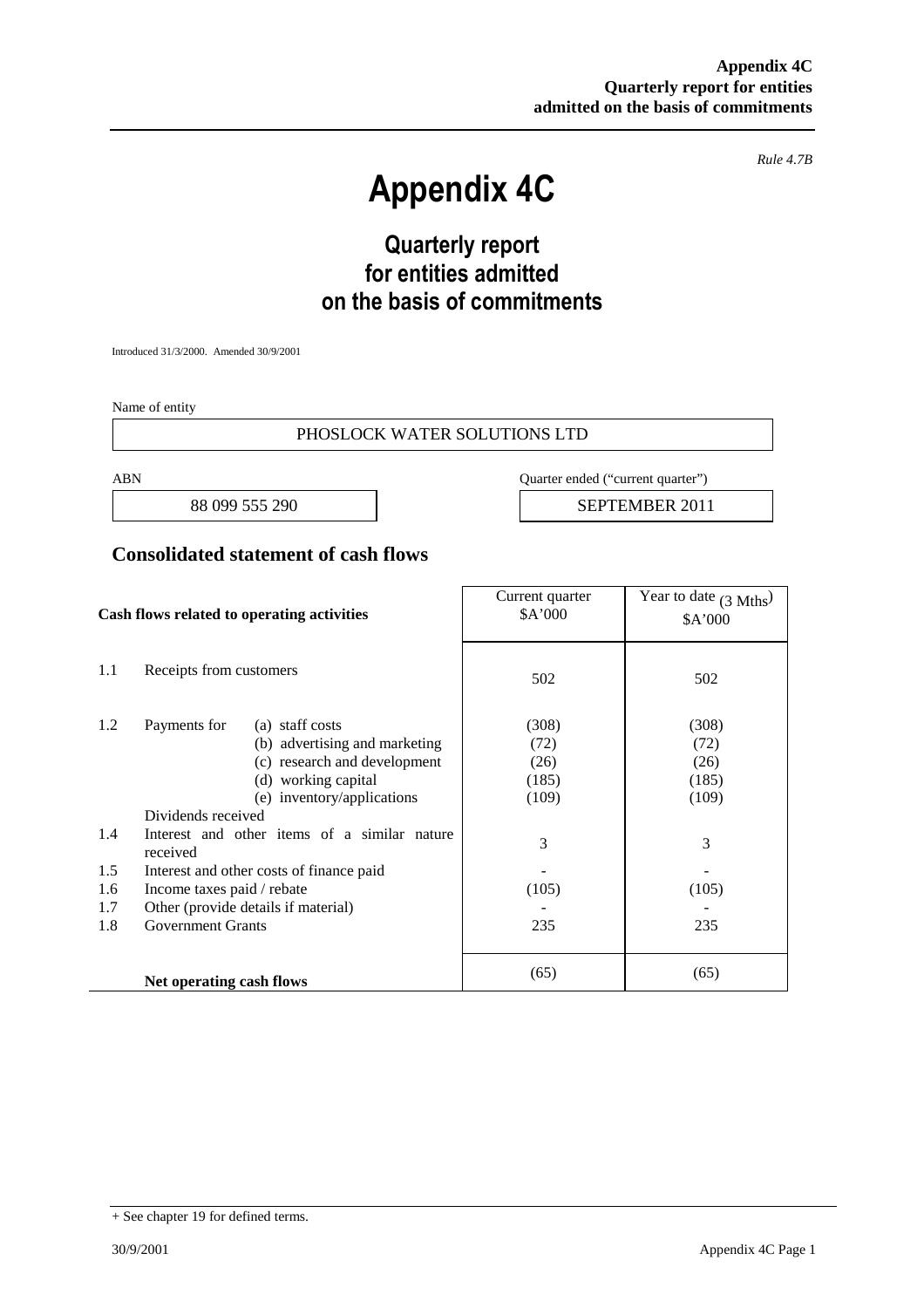|                              |                                                                                                                                                                                                                                | Current quarter<br>\$A'000 | Year to date $(3 \text{ Mths})$<br>\$A'000 |
|------------------------------|--------------------------------------------------------------------------------------------------------------------------------------------------------------------------------------------------------------------------------|----------------------------|--------------------------------------------|
| 1.8                          | Net operating cash flows (carried forward)                                                                                                                                                                                     | (65)                       | (65)                                       |
| 1.9                          | Cash flows related to investing activities<br>Payment for acquisition of:<br>(a) businesses (item 5)<br>(b) equity investments<br>(c) intellectual property<br>(d) physical non-current assets<br>(e) other non-current assets | (6)                        | (6)                                        |
| 1.10                         | Proceeds from disposal of:<br>(a) businesses (item 5)<br>(b) equity investments<br>(c) intellectual property<br>(d) physical non-current assets<br>(e) other non-current assets                                                |                            |                                            |
| 1.11<br>1.12<br>1.13         | Loans from Minority Shareholders<br>Loans repaid by other entities<br>Other (provide details if material)                                                                                                                      |                            |                                            |
|                              | Net investing cash flows                                                                                                                                                                                                       | (6)                        | (6)                                        |
| 1.14                         | Total operating and investing cash flows                                                                                                                                                                                       | (71)                       | (71)                                       |
| 1.15<br>1.16<br>1.17<br>1.18 | Cash flows related to financing activities<br>Proceeds from issues of shares, options, etc.<br>Proceeds from sale of forfeited shares<br>Proceeds from borrowings<br>Repayment of borrowings                                   | 53<br>11                   | 53<br>11                                   |
| 1.19<br>1.20                 | Dividends paid<br>Other – Capital raising costs                                                                                                                                                                                |                            |                                            |
|                              | Net financing cash flows                                                                                                                                                                                                       | 64                         | 64                                         |
|                              | Net increase (decrease) in cash held                                                                                                                                                                                           | (7)                        | (7)                                        |
| 1.21<br>1.22                 | Cash at beginning of quarter/year to date<br>Exchange rate adjustments                                                                                                                                                         | 510<br>10                  | 510<br>10                                  |
| 1.23                         | Cash at end of quarter                                                                                                                                                                                                         | 513                        | 513                                        |
|                              |                                                                                                                                                                                                                                |                            |                                            |

<sup>+</sup> See chapter 19 for defined terms.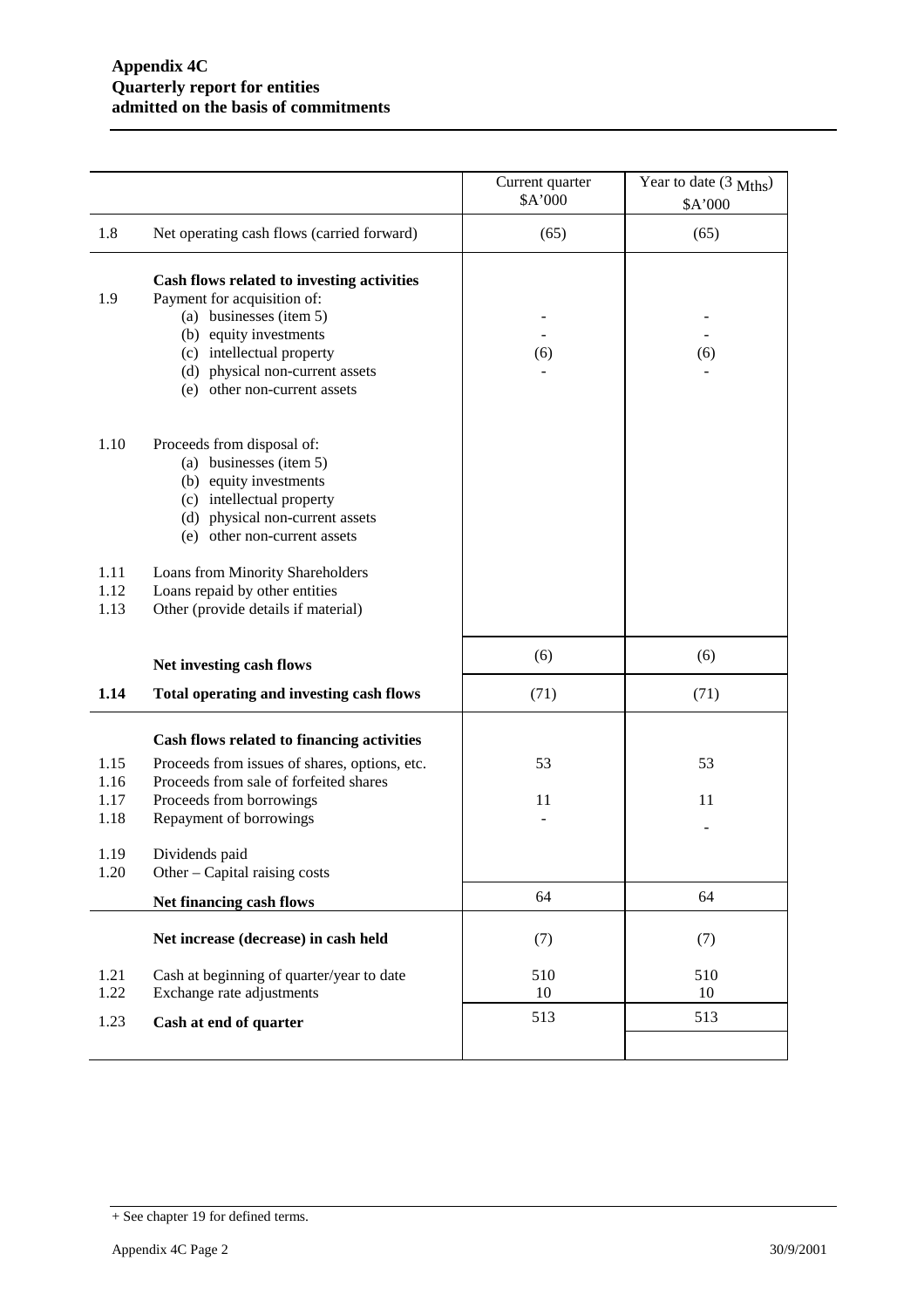## **Payments to directors of the entity and associates of the directors Payments to related entities of the entity and associates of the related entities**

|      |                                                                  | Current quarter<br>\$A'000 |
|------|------------------------------------------------------------------|----------------------------|
| 1.24 | Aggregate amount of payments to the parties included in item 1.2 | 97                         |
| 1.25 | Aggregate amount of loans to the parties included in item 1.11   | $\overline{\phantom{0}}$   |
|      |                                                                  |                            |

1.26 Explanation necessary for an understanding of the transactions During the period \$52,500 was paid as Executive Director salaries and \$25,000 paid as Non-Executive Directors fees.

### **Non-cash financing and investing activities**

- 2.1 Details of financing and investing transactions which have had a material effect on consolidated assets and liabilities but did not involve cash flows
- 2.2 Details of outlays made by other entities to establish or increase their share in businesses in which the reporting entity has an interest

### **Financing facilities available**

*Add notes as necessary for an understanding of the position. (See AASB 1026 paragraph 12.2).*

|              |                             | Amount available<br>\$A'000 | Amount used<br>\$A'000 |
|--------------|-----------------------------|-----------------------------|------------------------|
| $\mathbf{R}$ | Loan facilities             | -                           | -                      |
| 32           | Credit standby arrangements |                             | -                      |

<sup>+</sup> See chapter 19 for defined terms.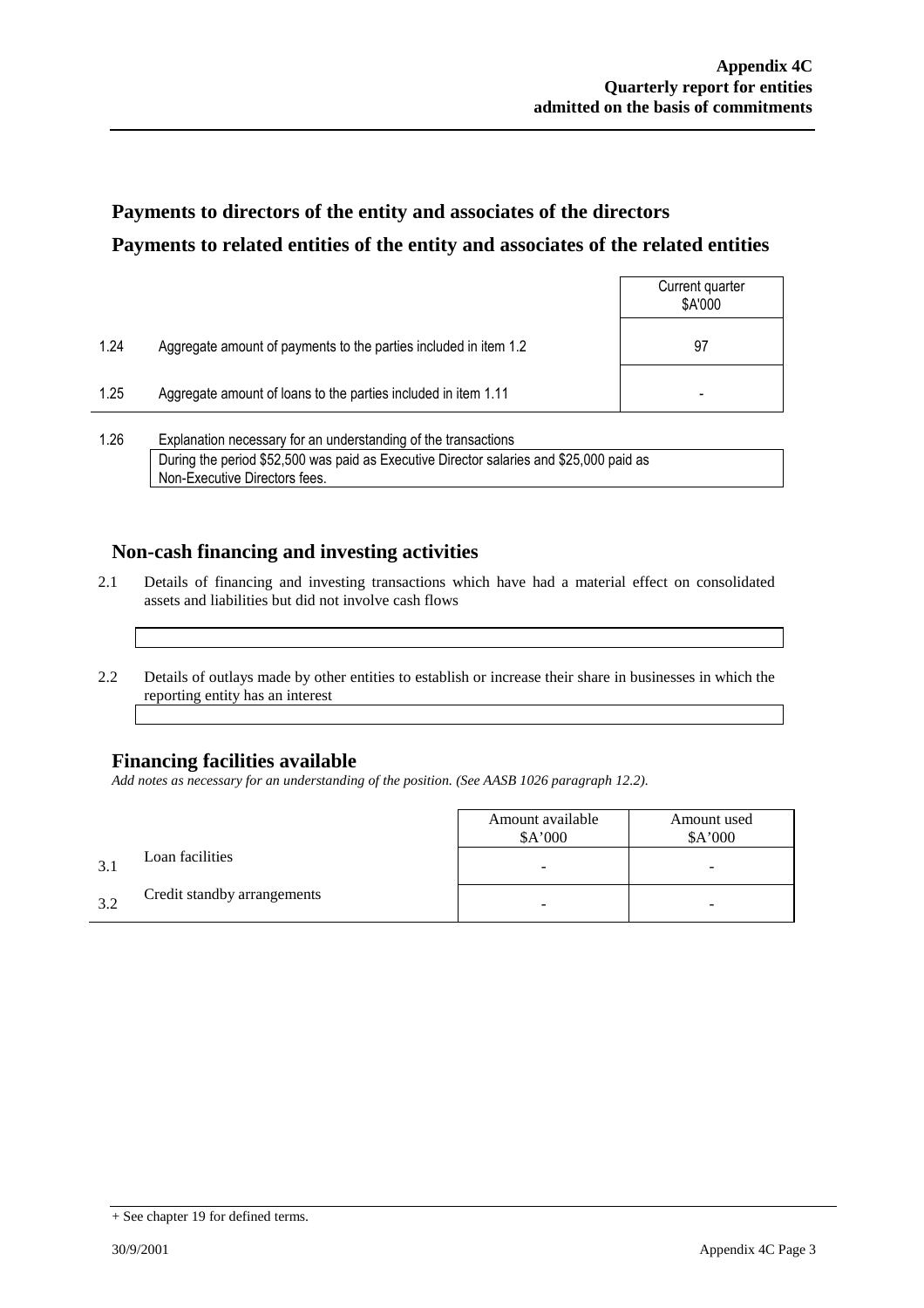### **Reconciliation of cash**

| Reconciliation of cash at the end of the quarter (as<br>shown in the consolidated statement of cash flows) to<br>the related items in the accounts is as follows. |                                                  | Current quarter<br>\$A'000 | Previous quarter<br>\$A'000 |
|-------------------------------------------------------------------------------------------------------------------------------------------------------------------|--------------------------------------------------|----------------------------|-----------------------------|
| 4.1                                                                                                                                                               | Cash on hand and at bank                         | 69                         | 69                          |
| 4.2                                                                                                                                                               | Deposits at call                                 | 383                        | 383                         |
| 4.3                                                                                                                                                               | Bank overdraft                                   |                            |                             |
| 4.4                                                                                                                                                               | Other $-$ Term deposit                           | 61                         | 61                          |
|                                                                                                                                                                   | <b>Total: cash at end of quarter</b> (item 1.23) | 513                        | 513                         |

Acquisitions and disposals of business entities

|     |                                              | Acquisitions<br>(Item 1.9(a)) | Disposals<br>$(Item\ 1.10(a))$ |
|-----|----------------------------------------------|-------------------------------|--------------------------------|
| 5.1 | Name of entity                               |                               |                                |
| 5.2 | Place of incorporation<br>or registration    |                               |                                |
| 5.3 | Consideration for<br>acquisition or disposal |                               |                                |
| 5.4 | Total net assets                             |                               |                                |
| 5.5 | Nature of business                           |                               |                                |
|     |                                              |                               |                                |

<sup>+</sup> See chapter 19 for defined terms.